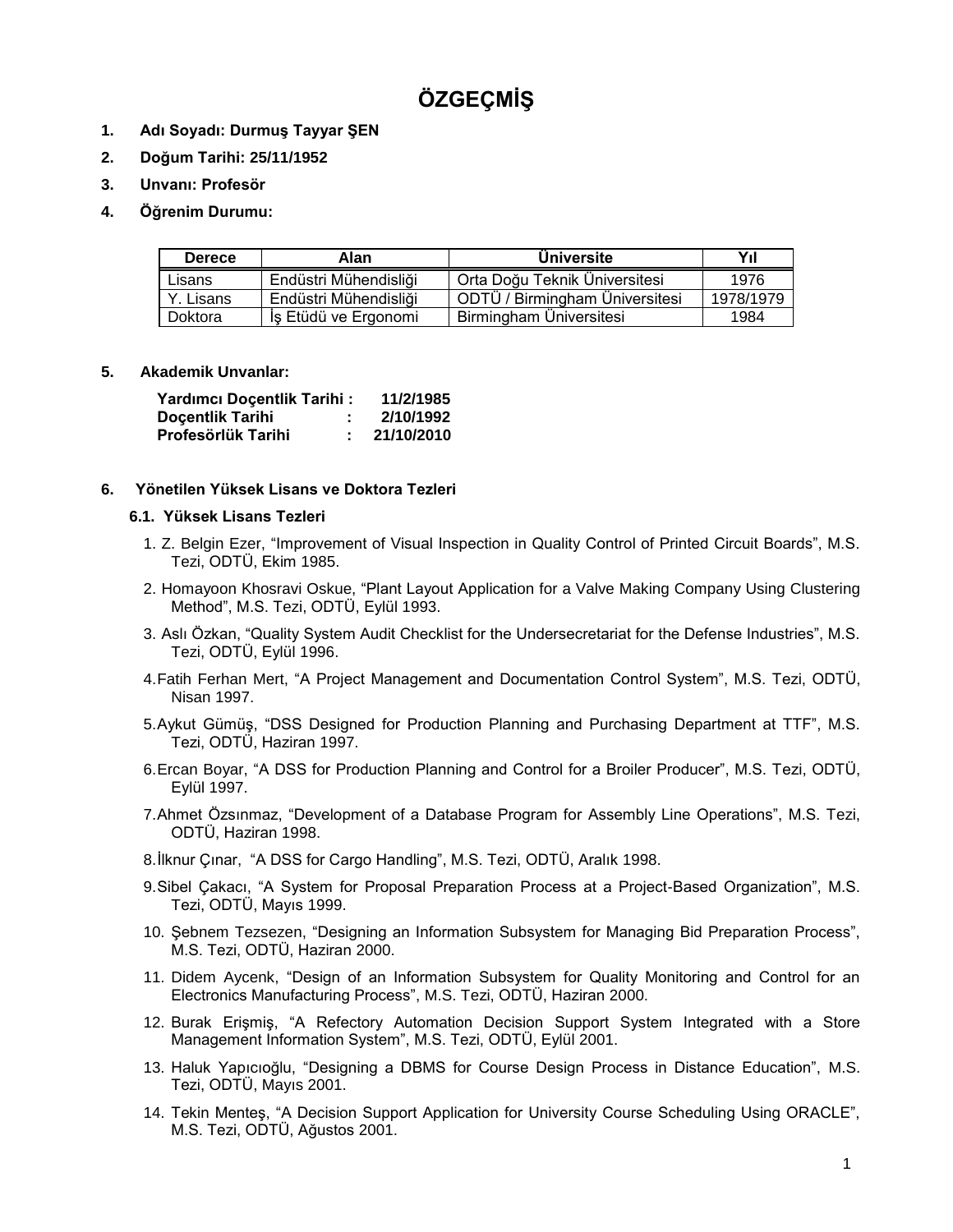- 15. Ahmet Yasağan, "A Workflow-Electronic Document Management System for Project Monitoring", M.S. Tezi, ODTÜ, Aralık 2001.
- 16. Ufuk Veysel Dedeoğlu, "Designing an Information System for Maintenance Planning, Control, and Cost Estimation for a Military Aviation Depot", M.S. Tezi, ODTÜ, Ocak 2002.
- 17. Hamdi Can Uluğkay, "Securing Information System and Local Area Network of a Military Headquarter", M.S. Tezi, ODTÜ, Ocak 2003.
- 18. Serhat Alyaz, "Estimation of Turkish ICT Sector and Their Relationship to Productivity Growth by Input/Output Analysis", M.S. Tezi, ODTÜ, Mayıs 2003.
- 19. Tunç Bilkay, "A DSS for Combining Forecasting Results", M.S. Tezi, ODTÜ, Aralık 2003
- 20. Elif Fatma Babayiğit, "A Usability Evaluation Framework and a Case Study on a Supplier Portal System", M.S. Tezi, ODTÜ, Aralık 2003.
- 21. Tuba İdikat, "Evaluation of e-Readiness of Turkey for e-Government", M.S. Tezi, ODTÜ, Mayıs 2004.
- 22. Halil Özbey, "A Genetic-Based Intelligent Intrusion Detection System", M.S. Tezi, ODTÜ, Eylül 2005.
- 23. Erdoğan Dede, "Designing an Information System for Material Management in Engineer-to-Order Organizations", M.S. Tezi, ODTÜ, Aralık 2006
- 24. Erhan Özahçı, "Application of Strategic Planning Methodology to Republic of Turkey, Ministry of Finance", M.S. Tezi, ODTÜ, Mayıs 2007.
- 25. Aykut Aydınlı, "Interface Design: Personal Preference Analysis", M.S. Tezi, ODTÜ, Eylül 2008.
- 26. Semih Özer, "Analysis of Critical Factors Affecting Customer Satisfaction in Modular Kitchen Sector", M.S. Tezi, ODTÜ, Mayıs 2009

#### **6.2. Doktora Tezleri**

- 1.Lale Güremen, "A Method to be Used in the Determination of the Appropriate Facade for Noise Control", Ph.D. Tezi (Gazi Üniversitesi), Aralık 1994.
- 2.Oya Yüreğir, "Reengineering Export System in Turkey and its Application to SME's in Textile Industry", Ph.D. Thesis (Çukurova Üniversitesi), Ekim 1998.

## **7. Yayınlar**

#### **7.1. Uluslararası hakemli dergilerde yayınlanan makaleler (SCI & SSCI & Arts and Humanities)**

- Sarı, B., Şen, T. and Kılıç, S. E., "Formation of Dynamic Virtual Enterprises and Enterprise Networks", **International Journal of Advanced Manufacturing Technology**, Springer Verlag London Limited, Volume: 34, Numbers 11-12, November 2007, pp: 1246 - 1262.. (6 citations)
- Sari, B., Şen, T., and Kılıç, S.E., "AHP Model for the Selection of Partner Companies in Virtual Enterprises", **The International Journal of Advanced Manufacturing Technology**, Springer London Limited, Volume: 38, Numbers 3-4, August 2008, pp: 367 – 376. (7 citations)
- Kılıç, S.E., Çoğun, C. ve Şen, D.T., "A Computer-Aided Graphical Technique for the Optimization of Machining Conditions", **Computers in Industry**, Elsevier, vol. 22, pp. 319-326, 1993. (14 citations)
- Kılıç, S.E. ve Şen, D.T., "A Routine for Computer-Aided Process Planning of External Turning Operations in Rotational Parts", **Modelling, Simulation and Control, B**, vol.42, n.2, pp. 31- 48, 1992.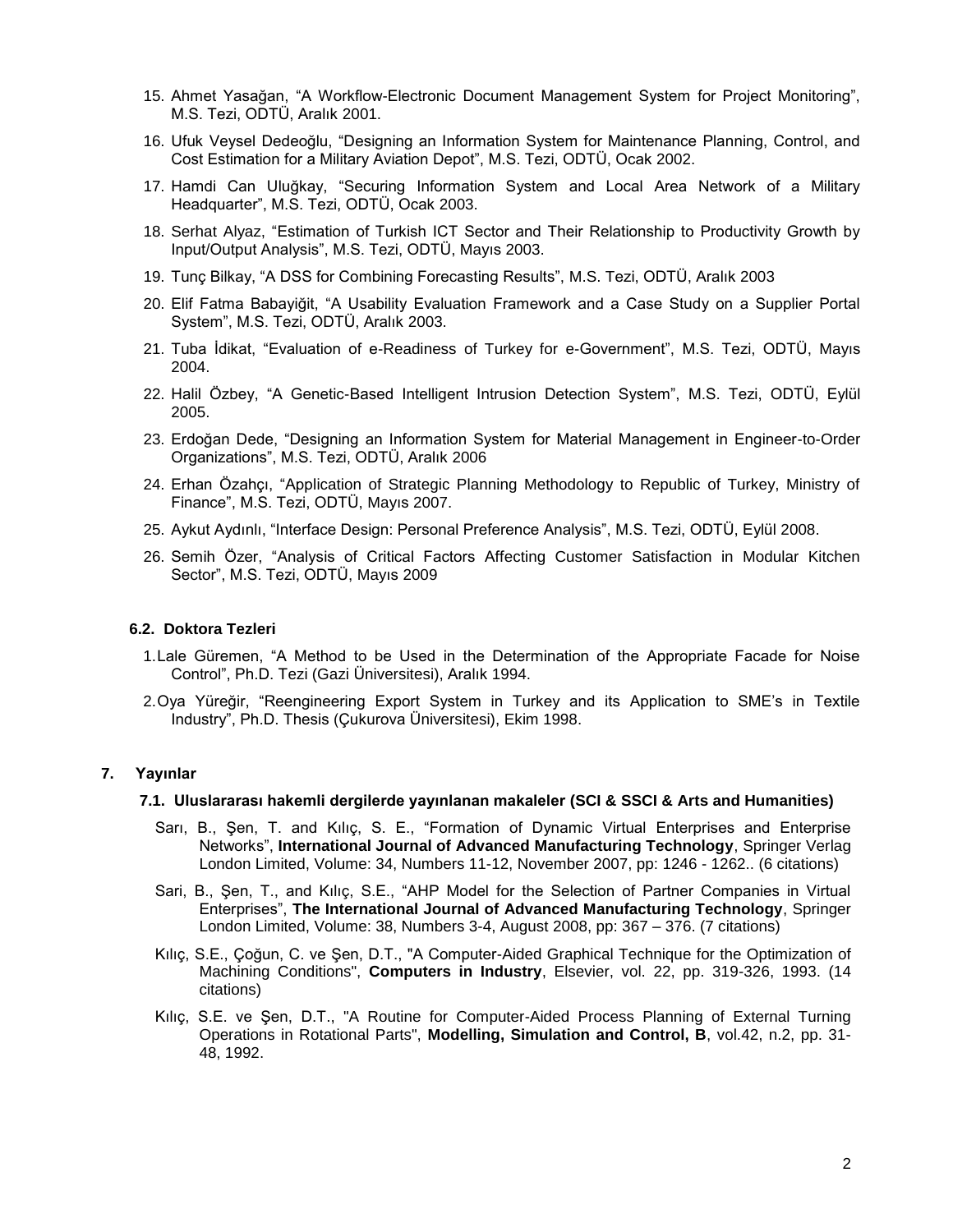### **7.2. Uluslararası diğer hakemli dergilerde yayınlanan makaleler**

- **7.3. Uluslararası bilimsel toplantılarda sunulan ve bildiri kitabında (***Proceedings***) basılan bildiriler** 
	- Aydınlı, A., Selen, W., and Sen, T., "Al Neural Network Model for Interface Preference", **Research Symposium in Business & Economics**, American University of Sharjah, UAE, February 2010
	- Aydınlı, A., Selen, W., and Sen, T., "A Neural Network Model for Interface Preference", **18th World IMACS / MODSIM Congress**, Cairns, Australia 13-17 July 2009
	- Hamilton, J., Selen, W., and Sen, T., "An Exploratory Analysis of Business Intelligence Practices in two Travel Agencies in Ankara, Turkey", **Proceedings of Chaos to Clarity: THe Role of Small to Medium-Sized Tourism Firms in a Mature Market**, Cairns, Australia, 2008
	- Sarı, B., Kılıç, S. E., and Şen, D. T, "Web Based Optimization System for Machining Operations", **Proceedings of RADMI 2003, 3rd International Research and Development in Mechanical Industry**, Herceg-Novi, Serbia and Montenegro, s. 1557-1562, 19-23 September 2003
	- Akalp, M.K., Şen, D.T., Anlağan, Ö., Kılıç, S.E. "Development of a Web-Based Job-Shop Scheduling System", **WESIC 2003, 4th Workshop on European Scientific and Industrial Collaboration – Advanced Technologies in Manufacturing,** Miskolc-Lillafüred, Hungary, 28- 30 May 2003.
	- Yüreğir O and Şen, D.T., "A Strategic Approach to Reengineering Turkish Export Marketing System", **Fifth Biennial World Conference on Integrated Design & Process Technology** by Society for Design and Process Science, North Dallas, Texas, U.S.A., June 2000.
	- Şen, D. T., "Inspector Training and Quality Control Performance", **Proceedings of the IASTED International Symposium on Quality Control**, June 24-26, 1987, Paris, France
	- Megaw, T. and T. Sen, "Visual Fatigue and Saccadic Eye Movement Parameters", Proceedings of the Human Factors Society, 27th Annual Meeting, 1983, UK.

#### **7.4. Yazılan uluslararası kitaplar veya kitaplarda bölümler**

- Sen, T. and Megaw, T., "The Effects of Task Variables and Prolonged Performance on Saccadic Eye Movement Parameters", Theoretical and Applied Aspects of Eye Movement Research, pp: 103-111, Ed. By Gale, A.G. and Johnson, F., North Holland, Amsterdam, 1984 (8 citations).
- Megaw, E.D. and Sen, T., "Changes in Saccadic Eye Movement Parameters Following Prolonged VDT Viewing", Ergonomics and Health in Modern Offices, pp: 352-357, Ed. By Grandjean, E., Taylor & Francis, London, 1984.

#### **7.5. Ulusal hakemli dergilerde yayınlanan makaleler**

- Sarı, B., Kılıç, S.E. and Şen, T., "Dağıtık İmalat Teknolojilerinde KOBİ'lere Yönelik Sanal Fabrika Sisteminin Geliştirilmesi", **Mühendis ve Makina**, v. 48, n.564, pp.10-21, Jan. 2007
- Kılıç, S.E., Çoğun, C. ve Şen, D.T., "Talaşlı İşlemlerin Optimazyonunda Amaç Fonksiyonu Eşdeğer Eğrilerinin Çizilmesi", **Makina Tasarım ve İmalat Dergisi**, vol. 2, n. 3, pp. 84-91, 1991.

#### **7.6. Ulusal bilimsel toplantılarda sunulan ve bildiri kitabında basılan bildiriler**

- Sarı, B., Şen, T., Saygın, C. and Kılıç, S. E., "An architecture for the Formation of Dynamic Virtual Enterprizes", **Proceedings of the 12th International Machine Design and Production Conference**, Kuşadası, Turkey, v.1, pp.295-303, 5-8 September 2006
- Erkal, G., Şen, T. and Kılıç, S.E. "CE İşaretlemesi ve Makina İmalatçıları için Makina Emniyeti Yönetmeliğine Uyum Süreci" **Proceedings of the 12th International Machine Design and Production Conference**, Kuşadası, Turkey, v.2, pp.1081-1092, 5-8 September 2006,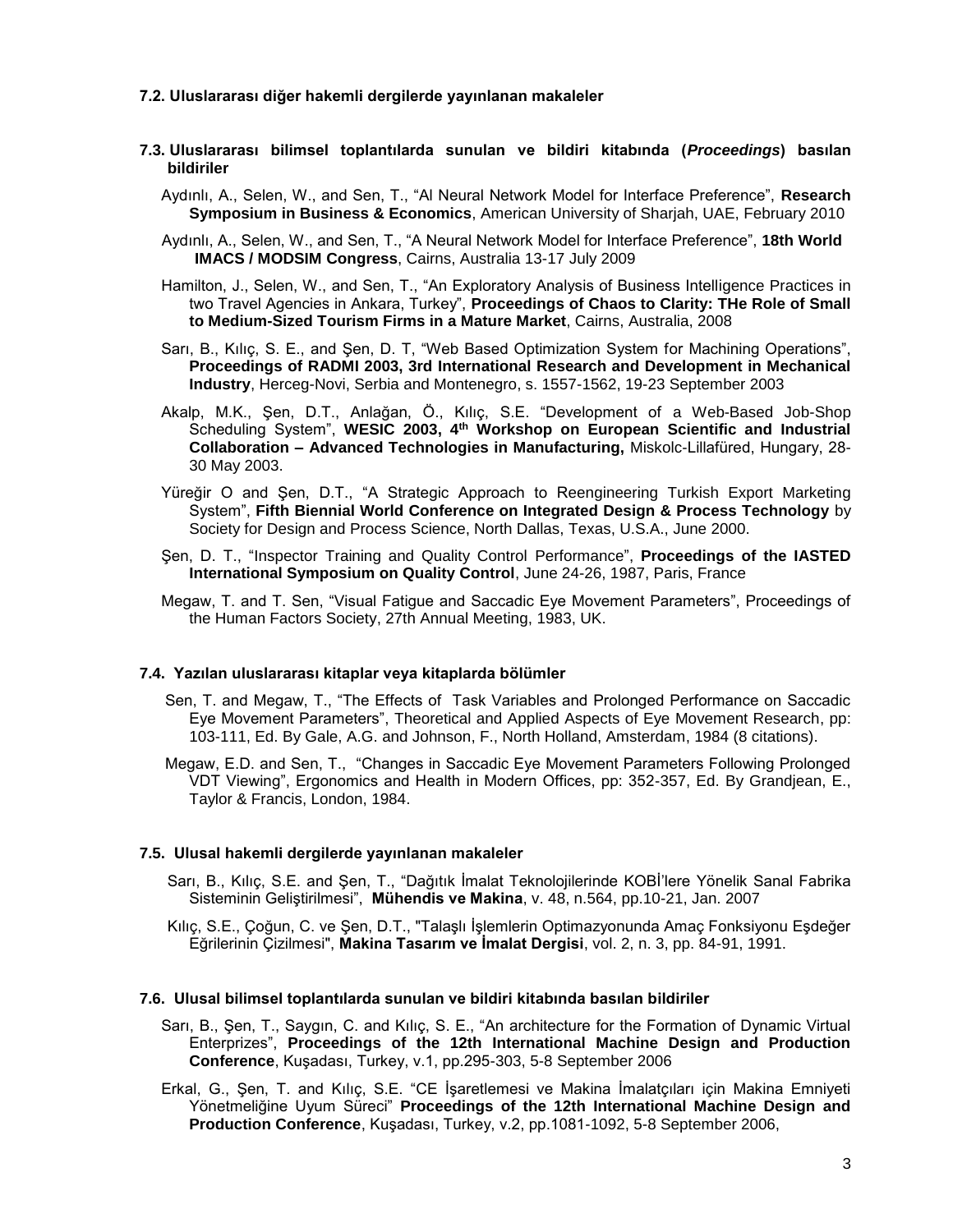- Sarı, B., Kılıç, S. E., and Şen, T., "Dağıtık İmalat Teknolojilerinde KOBİ'lere Yönelik Sanal Fabrika Sisteminin Geliştirilmesi", **MATİT'2005 - III.Makina Tasarım ve İmalat Teknolojileri Kongresi Bildiriler Kitabı**, Konya, Türkey, TMMOB Makina Mühendisleri Odası Yayını, pp. 65-75, 16-17 September 2005
- Yücel, N.D., Şen, D.Ş. and Kılıç, S.E., "Integrating an Agent-based Flexible Manufacturing Cell Framework with Simulation: A Pilot Implementation", **Proceedings of the 11th International Machine Design and Production Conference**, Antalya, Turkey, v.2, pp.653-662, 13-15 October 2004
- Sarı, B., Kılıç, S. E., and Şen, D. T, 2003, "Talaşlı İmalat İçin Web Tabanlı Optimizasyon Sistemi", **MATİT'2003 - II.Makina Tasarım ve İmalat Teknolojileri Kongresi Bildiriler Kitabı**, Konya, Türkey, TMMOB Makina Mühendisleri Odası Yayını, pp. 3-12, 26-27 September 2003
- Sarı,B., Kılıç, S.E. Anlağan, Ö., Şen, T. "Web Based Optimization System for Machining Operations", **Proceedings of the 10th International Machine Design and Production Conference**, Ürgüp, Turkey, pp. 259-278, 4-6 September 2002
- Özsınmaz, A., Şen, Tayyar, Kılıç, S. E., "Development of a Database Program for Assembly Line Operations", **Proceedings of the 8th International Machine Design and Production Conference**, Ankara, Turkey, pp. 303-308, 9 -11 September 1998
- Çoğun, C., ve D.T. Şen, "**Nümerik Kontrollu Tezgahlarda APT Dilinde Geometri Cümlelerinin Kurulması için Bir Yazılım Geliştirilmes**i", 4. Ulusal Makine Tasarım ve İmalat Kongresi, 19- 21 Eylül 1990, ODTÜ, Ankara

## **7.7. Diğer yayınlar**

- Sayın E. ve D.T. Şen, "Yönetim Bilgi Sistemleri", Anadolu Üniversitesi İşletme Bölümü 3. Sınıf Ders Kitabı, (ISBN: 975-492-591-7) Anadolu Üniversitesi Yayınları: 884, Açık Öğretim Yayınları: 472, Cilt 1, Üniteler: 4 - 11
- Sayın E. ve D.T. Şen, "Yönetim Bilgi Sistemleri", Anadolu Üniversitesi İşletme Bölümü 3. Sınıf Ders Kitabı, (ISBN: 975-492-622-0) Anadolu Üniversitesi Yayınları: 884, Açık Öğretim Yayınları: 472, Cilt 2, Üniteler: 12 - 14

## **8. Projeler**

- "Küçük ve Orta Ölçekli İşletmeler için Sürdürülebilir Kalkınmaya ve Bilişim Sektörünün Gelişmesine Yönelik Projelerin Belirlenmesi" adlı AB kaynaklı proje, KKTC, 2007.
- "Development of the Legal and Institutional Capacity for Integrated Border Management (IBM) and Detailing the Action Plan of the new IBM Strategy" başlıklı AB projesi için proje fişi hazırlama, İçişleri Bakanlığı, 2006
- "Development of an Action Plan to Implement Turkey's Integrated Border Management Strategy" (EU). Twinning project: TR 02-JH-02, Project Number: TR0204.01. Finansal Plan, altyapı, öncelikler, alt projeler ve finansman gereksinimlerinin belirlenmesi projesi, İçişleri Bakanlığı, 2006.
- Sınır Polisi Eğitim Merkezi için ana ve yardımcı sistemlerin tasarlanması projesi, İçişleri Bakanlığı, 2006.
- "Parmak-İzi Erişim Tabanlı Erişim Sistemleri için Yazılım Geliştirme" adlı TÜBİTAK destekli projede danışmanlık, PDI-ERKOM 2005-2006.
- MEB, Proje Koordinasyon Merkezi Yönetim Bilgi Sistemi tasarımı Dünya Bankası destekli projede danışmanlık, 2005.
- "Küçük ve Orta Ölçekli İşletmeler için 30-saatlik İş Güvenliği Eğitim Semineri" Paketi hazırlama ve uygulama, Dünya Bankası destekli projeyi yürütme
- Sayıştay Bilgi Sistemi altyapı ve uygulamna yazılımları belirleme projesinde proje yöneticisi yardımcılığı, 2004.